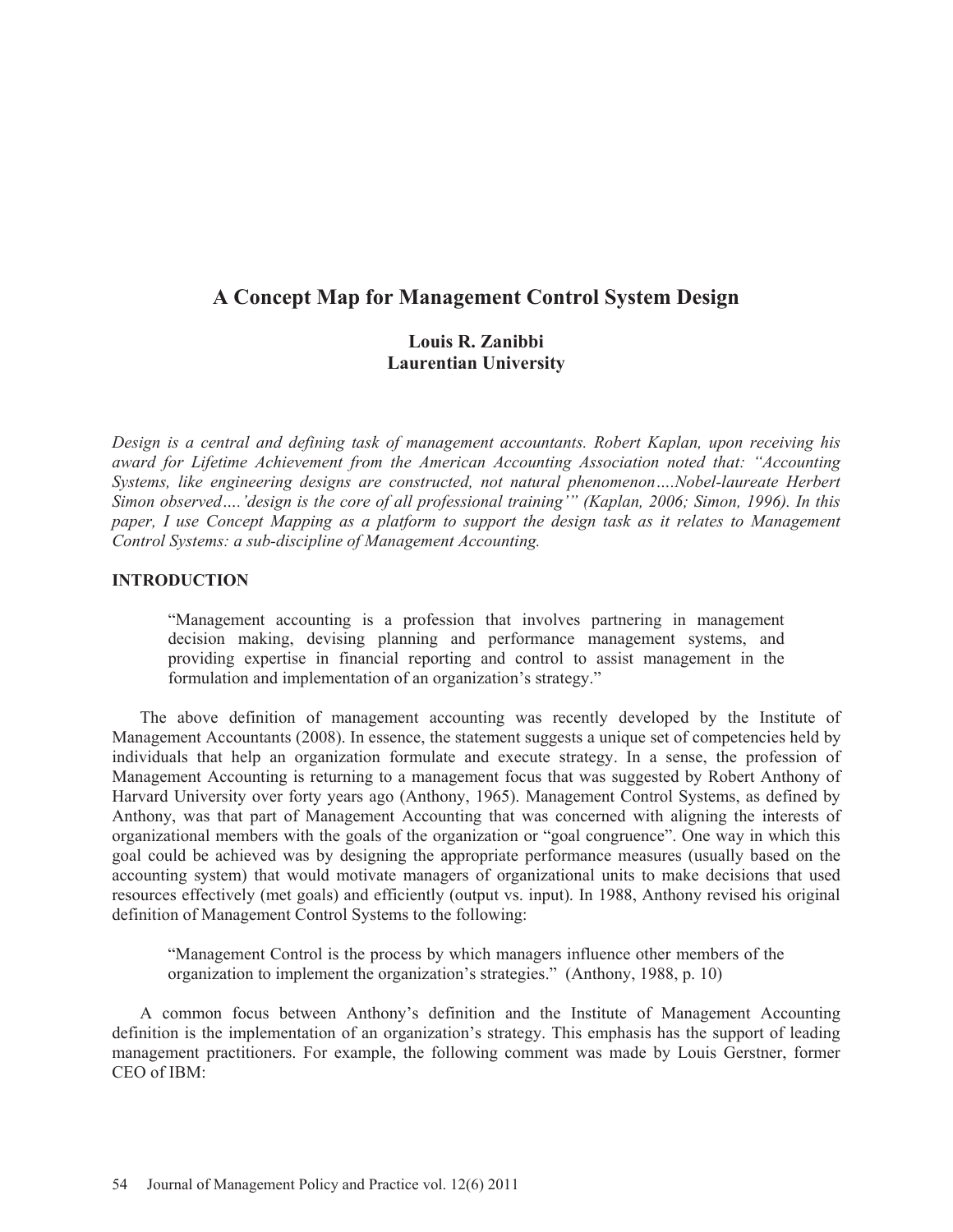"…execution is the really critical part of a successful strategy. Getting it done, getting it done right, getting it done better than the next person is far more important than dreaming up new visions of the future." (Gerstner, 2002)

Furthermore, in the 2007 survey of CEO's conducted by the Conference Board, "Excellence in execution" was ranked as the number one issue of greatest concern facing today's CEO. This was followed by "Consistent execution of strategy by top management" as the number three issue.

Thus the focus of management accounting on strategy implementation is consistent with the needs of modern management. At the same time, this focus marks a return to scholarly inquiry that finds its seminal work published in 1965. In the following sections, I will discuss the nature of control systems, how the process of control system design can be understood and the use of "concept maps" as a supporting framework for management control system design.

#### **CONTROL SYSTEMS ARE DESIGNED, NOT DISCOVERED**

Robert Kaplan of Harvard University has received a number of awards for his contributions to the field of Management Accounting (Activity Based Costing and The Balanced Scorecard are examples). Upon receiving the American Accounting Association Management Accounting Section Lifetime Achievement Award, Kaplan made the following point in his address:

"Accounting systems, like engineering designs, are constructed, not natural phenomena. Management accountants create, design and build systems, and then imbed these systems in organizational processes and routines. Management accounting is, as Nobel-laureate Herbert Simon described, a 'science of the artificial' (Simon 1996). Simon observed, 'design ….. is the core of all professional training; it is the principal mark that distinguishes the professions from the sciences.'" (Kaplan, 2006).

The point is that management accounting, being a profession, has design at the core of what a management accountant does. In addition, designs are not immutable laws waiting to be discovered; they are created in response to a need held by managers of organizations. That need may be expressed as: "How can we implement our strategy?" Management control systems are designed in order to help managers execute strategies within their organizations.

Design is frequently mentioned by management accounting academics but has not been a focus of attention. To provide evidence of this state of affairs, I analyzed the papers presented at the 2007 Mid-Year Case and Research Conference of the American Accounting Association Management Accounting Section. Seventy-eight papers were presented at the conference and the word "design" appeared a total of 950 times for an average of 12.2 times per paper. Four papers never used the word design and one paper used the word 110 times. Most often the word "design" was used in a phrase similar to: "...(insert topic of the paper) is important for management accounting system design." However, design itself was neither the focus or even defined by any of the papers. On the other hand, the majority of the papers were empirical studies that gathered data which were then analyzed mathematically in order to test various hypotheses derived from previous literature. This is the normal expectation of papers at academic accounting conferences and there are strong incentives for faculty members to engage in such scholarly enquiry. However, what Robert Kaplan was implying in the above quotation is that we have overlooked the central function of design itself in the profession of management accounting.

In this paper, I suggest a method which will aid in the design of management control systems. The paper is based on the presumption, consistent with the definition of management accounting and the needs of senior managers, that the profession of management accounting and the focus of at least a significant portion of scholarly work in management accounting/control should focus on the problem of the *design process* of management accounting/control systems.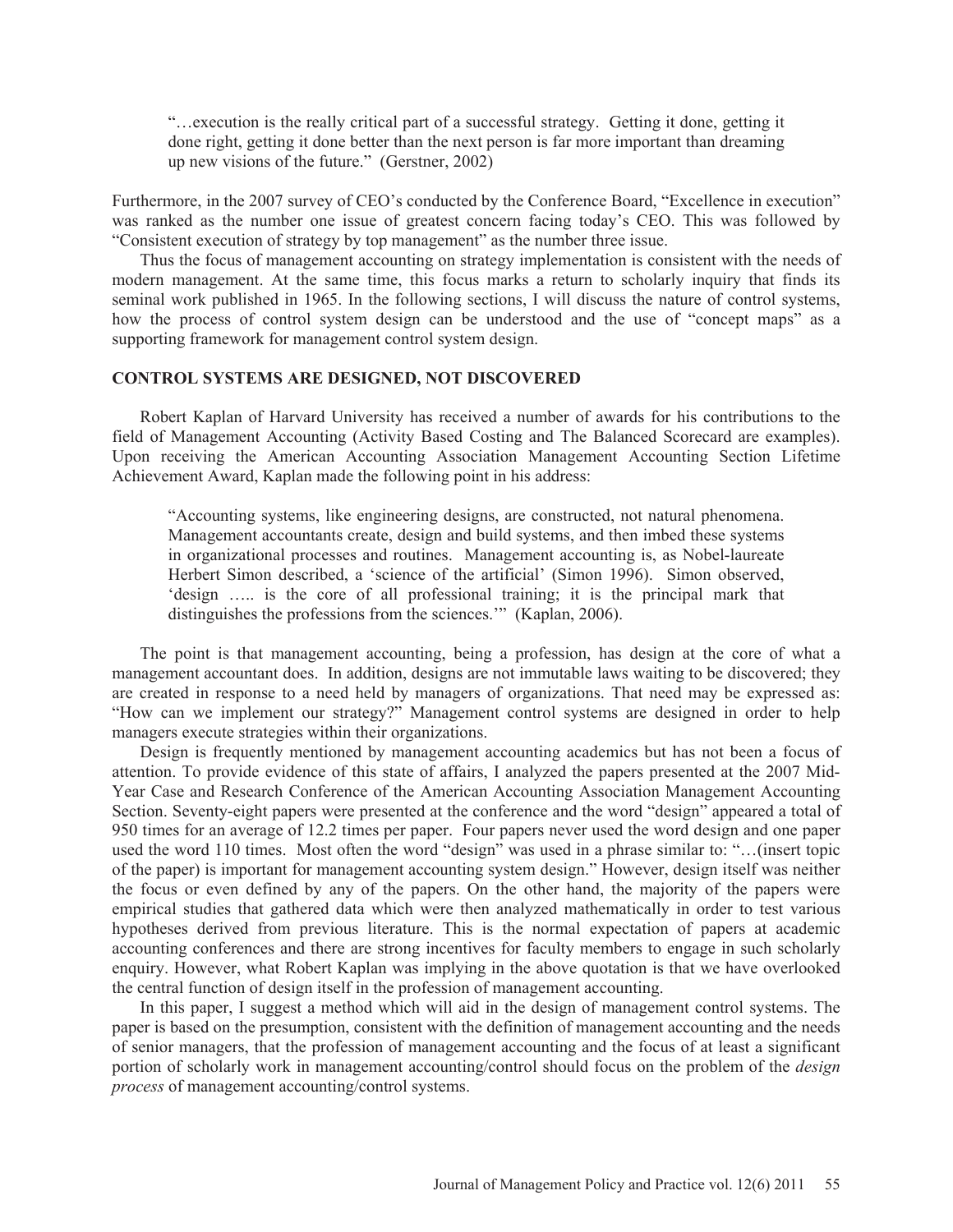#### **DESIGN AND CONCEPT MAPS**

Design itself is a field of scholarly inquiry. Herbert Simon (1996) defined design as a set of "wicked" problems. These are problems for which finding solutions are very difficult and each solution creates new problems to be solved. The field of design research includes design issues in architecture, in manufacturing processes and products ranging from toasters to fighter aircraft. Bayazit (2004) reviews forty years of research design. Of particular interest to the topic of this paper, is the following quotation from Hubka and Eder (reported in Bayazit, 2004, p. 26):

"The term 'design science' is to be understood as a system of logically related knowledge, which should contain and organize the complete knowledge about and for designing."

Thus for the practical problem of designing management control systems, it would be useful to have a method for displaying the concepts that have some bearing on the management control system design task as well as showing the relationships among concepts. In connection with the above quotation, we are looking for something that would organize our knowledge of management control for the purpose of designing management control systems.

One tool that could be used for this task is known as "Concept Maps" (Novak and Cañas, 2007). Concept maps are graphical tools for organizing and representing knowledge. In this paper, one could think of a concept map as a graphical literature review. The advantage of the graphical representation is that we can see how the concepts are related more easily.

To begin, a few definitions are in order. A concept map should be constructed in relation to a particular problem for which we seek an answer. This is called a *focus question*. A *concept* is defined as a perceived regularity in events or objects designated by a label. Thus a "Profit Center" which is a term used often in the Management Control literature, may be considered a "concept". Propositions contain two or more concepts connected by linking words or phrases to form a meaningful statement. For example, the phrase: "Responsibility Centers include Profit Centers" links two concepts. Responsibility Center and Profit Center are linked by the word "include". The complete phrase is a *proposition*. Finally, a *cross-link* is a proposition that connects concepts from different domains or sections of a concept map.

Two characteristics about concept maps are particularly helpful for our task of designing management control systems because they facilitate creative thinking about management control problems. The first is the hierarchical structure of a good map which gives order to the concepts and the second is the ability to search for and characterize cross-links. Cross-links often represent creative leaps in our understanding about design issues.

This section can be summarized in the following manner: The design task is a complex and creative process. A concept map is a tool that aids in the design task by organizing our knowledge (about management control systems) and facilitating creative leaps from one aspect of management control to another. In the following section, I present a first attempt at such a concept map.

## **A CONCEPT MAP FOR MANAGEMENT CONTROL SYSTEM DESIGN**

The literature on management control spans decades and is included in disciplines other than management accounting. In their recent review of the management control literature, Berry, *et al*. (2009) conclude: "As the preceding review indicates, the field of MCS research is fragmented, with different researchers examining different aspects of control systems design and use, often adopting very different theoretical perspectives." Therefore, this initial attempt is limited by my own knowledge of the area and can be considered as a starting point for the continuing development of the concept map.

The first step in designing a concept map is to develop the "focus question". Referring to Anthony's definition of Management Control, above, the focus question becomes: "How do managers influence members of an organization to implement strategy?" The next step is to search the literature on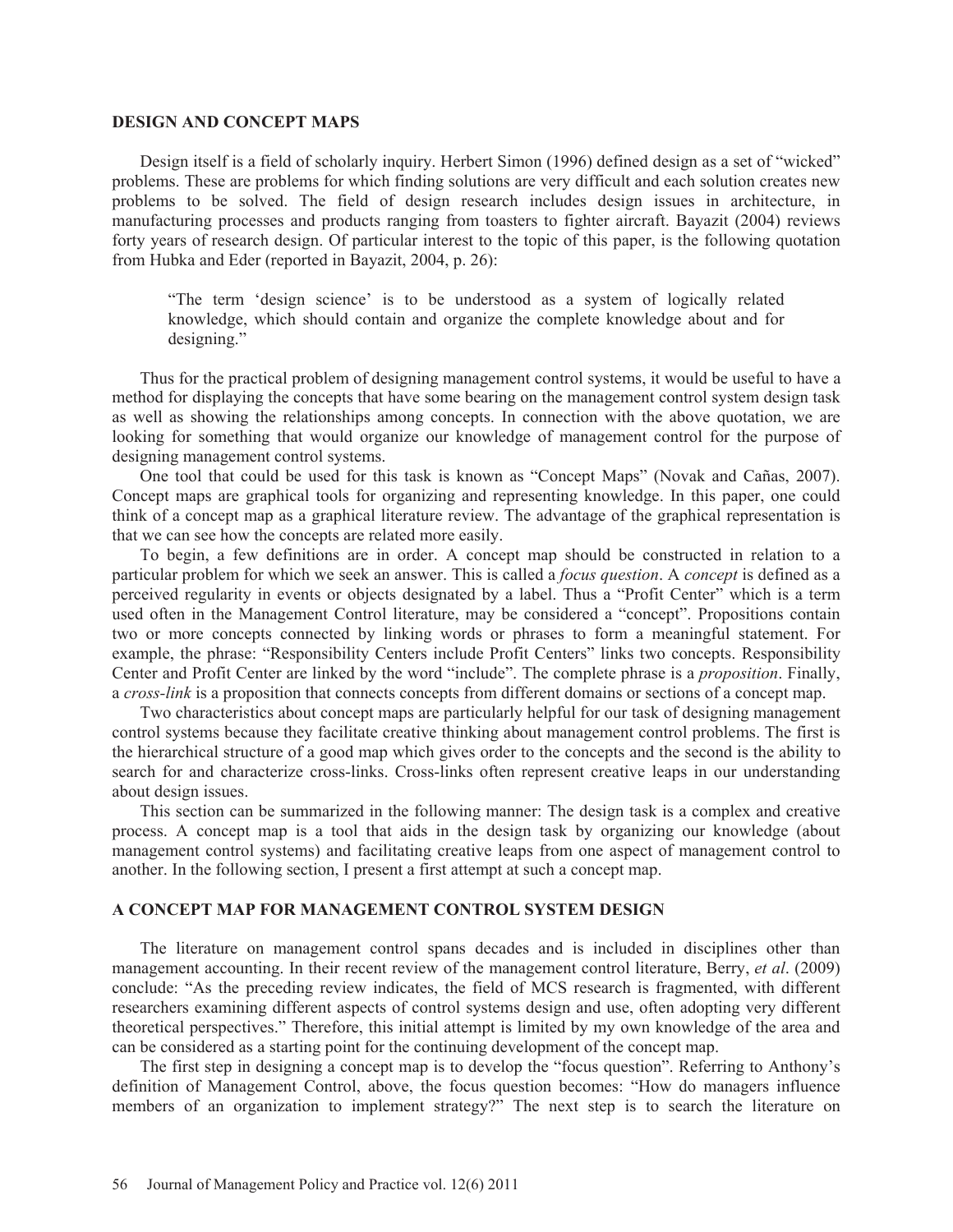management control in order to identify concepts. Finally, we attempt to connect the concepts with linking words to form propositions. My first attempt is presented as Figure 1.

In presentations where I have presented the map, the immediate reaction tends to be: "It's so complicated!" Yes, it is complicated and this explains why strategy implementation is so challenging (see Louis Gerstner's comment, above). On the other hand, it also raises questions when a new management technique is provided as "the answer" to the successful execution of strategy. With any new management "innovation", it is very useful to situate the proposed concept within the concept map in order to provide context.

The use of the map can best be shown by using an example (I only provide a cursory overview in order to convey the nature of the process). Suppose a university has completed a strategic planning process and now wishes to turn to the challenge of implementing the strategy. Beginning at the top of the figure, we can first consider the nature of a university as an organization. Having developed a "strategy", the university is conceived as an "instrumental" organization where goal congruence among organizational members can be enhanced through compensation (based on Etzioni, 1961). This is an alternative to the view of a university as a "normative" organization: "a community of scholars". Normative organizations require very few formal controls.

Moving down to "strategies" we see an important dichotomy between "activities" and "controls" (I had not perceived this dichotomy until I built the map). A member of the university (a faculty member) undertakes both decisions to act and actions. The actions (teaching, scholarship) have very low task certainty (Perrow, 1979). Nor are the decisions well-understood or non-programmable as defined by Simon (1960). The key decision made by a faculty member as an organizational participant is how he or she will spend his or her time. This is not a "once and for all" decision but one which is made regularly. This leads to the concept of a system where there is feedback. However, within a cybernetic feedback loop control system, four necessary conditions must be present for effective control to exist (Otley and Berry, 1980).

Now going back up the map to the other part of the dichotomy, we find that strategies are implemented through "controls". Controls have been classified in a number of frameworks and they are represented on the right side of Figure 1. In our university example, faculty members are "influenced" (Itami, 1977) through incentives (tenure, promotion). However, they can also be influenced by setting standards of performance (which affects problem recognition) and tying incentives to performance (consequences of choice of actions).

The *design problem,* from within the concept map, is to link the "Activities" side of the concept map to appropriate "Controls" side of the concept map. This is the creative leap depicted by "cross-links" in concept map terminology. Returning to our example, we may find that, because of the task uncertainty inherent in the work of a faculty member, social controls and screening (the hiring decision) are far more effective than an influencing type of control system. Therefore, the university management may direct substantial resources to recruiting in order to match faculty values with organizational values and may seek individuals with personalities who can inspire others to follow goals set by the university. On the other hand, if a consulting firm suggests a "Scorecard" as "the answer" for our fictitious university, we would discount such a proposal because the linkages in the concept map simply are not there.

#### **FUTURE USES OF THE CONCEPT MAP**

There are at least two avenues for a concept map driven program for improving management control system design. The first is through "mass collaboration" as described by Tapscott and Williams in their book Wikinomics: How Mass Collaboration Changes Everything. The concept map in Figure 1 was developed through free software provided by the Florida Institute for Human and Machine Cognition. The Institute also provides facilities for sharing concept maps. In other words, anyone with an internet connection can access the concept map in Figure 1. Furthermore, through appropriate authorizations, anyone can modify and/or elaborate the map. Thus, it would be possible for a group of researchers in Management Control to collaborate in developing a concept map that reflects the current consensus in the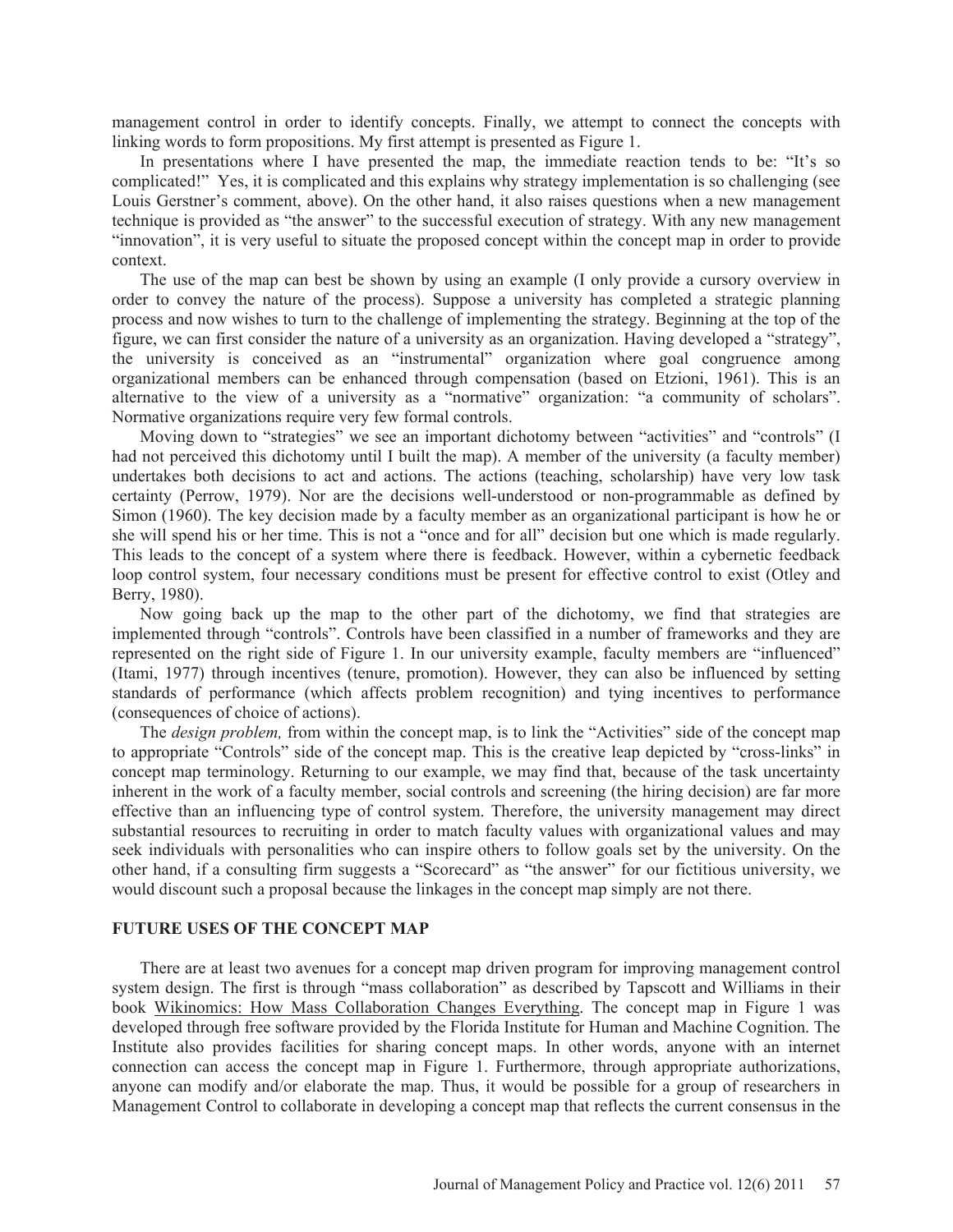field. Since management control covers a wide range of disciplines, the benefit of having the concept map as a unifying device is clear.

The second possibility addresses the following critical issue facing the research enterprise in business schools by the Association to Advance Collegiate Schools of Business (AACSB) task force on Impact of Research:

"… opportunities to support deeper, more continuous interaction between faculty and practicing managers on questions of relevance have not been fully developed…" (AACSB, 2008, p. 29)

In universities with on-line MBA programs where many students are practicing middle managers, the opportunity exists for practitioners to be involved in management control research by making them aware of the concept map for management control systems design. Using their real organizations, they could participate in research projects that would extend or revise the concept map. Thus the concept map can be used to address the issue of collaboration between faculty and managers identified by AACSB.

#### **SUMMARY**

In this paper, I have identified the central importance of design in Management Control Systems and Management Accounting more generally. I then introduce concept maps as both a device to support the design process in Management Control and as a tool for collaboration among Management Control scholars and practitioners.

### **REFERENCES**

AACSB International (2008). *Final Report of the Impact of Research Task Force*, The Association to Advance Collegiate Schools of Business, Tampa, Florida.

Anthony, R.N. (1965). *Planning and Control Systems: A Framework for Analysis* (Boston: Division of Research, Harvard Business School)

Anthony, R.N. (1988). *The Management Control Function*, Harvard Business School Press, Boston, **Mass** 

Anthony, R.N., and Dearden, J. (1965). *Management Control Systems*, Irwin, Homewood, Ill.

Atkinson, A.A. (1987). Choosing a Role for Management Accounting, *CMA Magazine*, July-August, 29- 35.

Bayazit, N., (2004). Investigating Design: A Review of Forty Years of Research Design, Design Issues, 20(1), 16-29.

Berry, A.J., Coad, A.F., Harris, E.P., Otley, D.T., Stringer, C. (2009). Emerging Themes in Management Control: A Review of Recent Literature, *British Accounting Review* 41, pp. 2-20.

Blocher, E.J., Chen, K.H., Cokins, G., Lin T. (2005). *Cost Management: A Strategic Emphasis*, McGraw-Hill Irwin, New York.

Boulding, K.E. (1956). General Systems Theory: The Skeleton of Science, *General Systems Yearbook of the Society for the Advancement of General Systems Theory*, 11-17.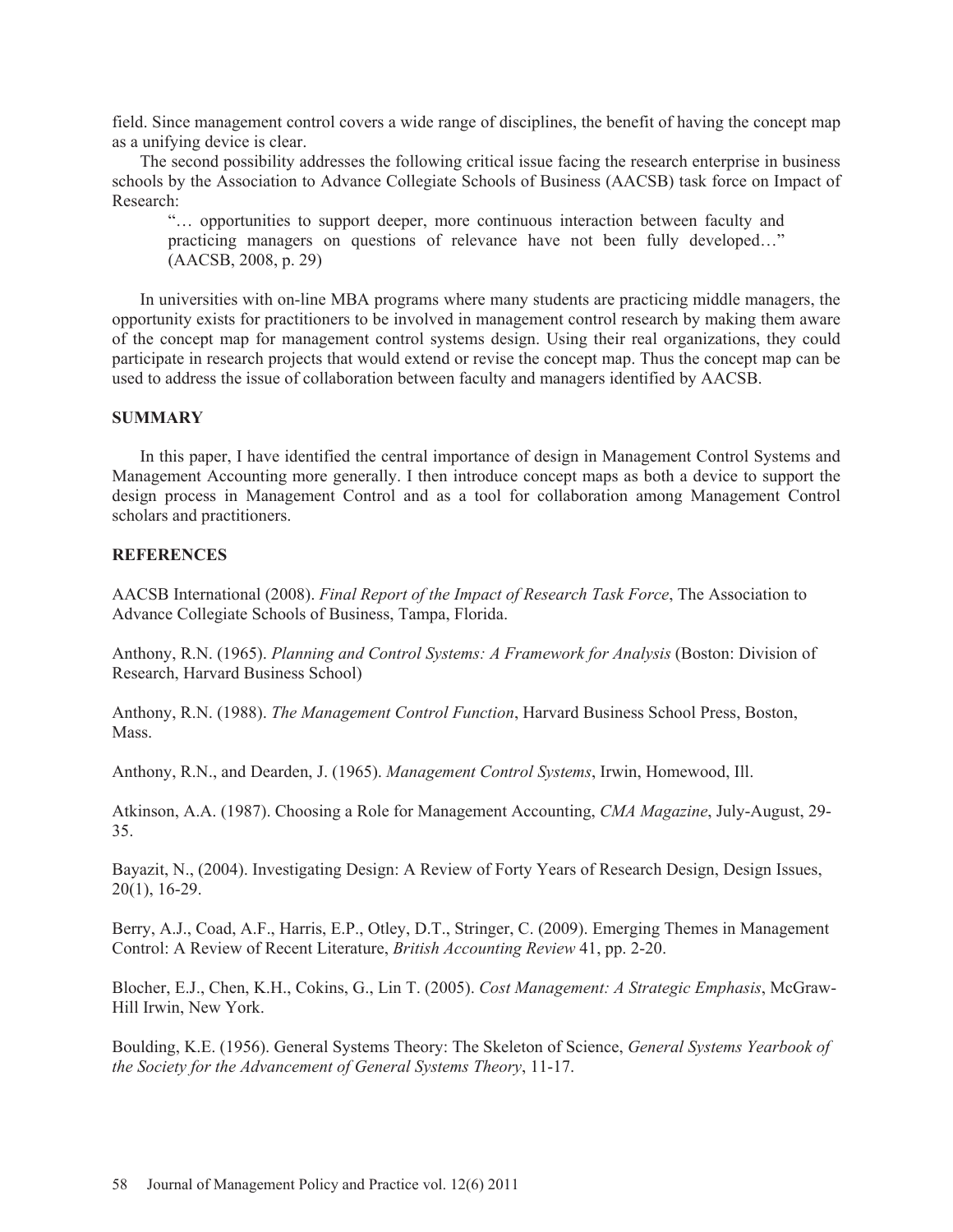Demski, Joel S., Uncertainty and Evaluation Based on Controllable Performance, *Journal of Accounting Research*, Vol. 14 (Autumn, 1976), pp. 230-245.

Etzioni, A. (1961). *A Comparative Analysis of Complex Organizations*, Glencoe, IL, Free Press.

Flamholtz, E.G., Das, T.K. and Tsui, A., Toward an Integrative Framework of Organisational Control, *Accounting, Organisations and Society*, 10(1), pp. 35-50.

Fisher, J. (1995). Contingency-Based Research on Management Control Systems: Categorization by Level of Complexity, *Journal of Accounting Literature*, Vol. 14, 24-53.

Gorry, A. and Scott-Morton, M. (1971). A Framework for Management Information Systems, Sloan Management Review, 13(1), 55-70.

Higgins, John A. (1952). Responsibility Accounting, *The Arthur Anderson Chronicle*, 12(2).

Hilton, Ronald W. (2005). *Managerial Accounting*, McGraw-Hill Irwin, New York.

Hofstede, Geert (1978). The Poverty of Management Control Philosophy, *Academy of Management Review*, July.

Hofstede, Geert (1981). Management Control of Public and Not-For-Profit Activities, *Accounting Organisations and Society*, 6(3), 193-211.

Institute of Management Accountants (2008). Statements on Management Accounting: Definition of Management Accounting.

Itami, Hiroyuki (1977). *Adaptive Behavior: Management Control and Information Analysis,* Studies in Accounting Research # 15, American Accounting Association, Sarasota Florida.

Kaplan, Robert S., Norton, David P. (1992). The Balanced Scorecard – Measures that Drive Performance, *Harvard Business Review*, January-February, 71-79.

Kaplan, Robert S., Norton, David P. (1996). Using the Balanced Scorecard as a Strategic Management System, Harvard Business Review, January-February, 75-85.

Kaplan, Robert S., (2006). The Competitive Advantage of Management Accounting, *Journal of Management Accounting Research* (18), pp. 127-135.

Koontz, Harold H. and Bradspies, Robert (1972). Managing Through Feedforward Control, *Business Horizons*, June, 1972.

Maher, Michael, W. (2000). Management Accounting Education at the Millennium, *Issues in Accounting Education,* 15(2), 335-346.

Merchant, Kenneth (1982). The Control Function of Management, *Sloan Management Review*, Summer.

Nørreklit, Hanne (2003). The Balanced Scorecard: what is the score? A rhetorical analysis of the Balanced Scorecard, *Accounting Organisations and Society*, 28, 591-619.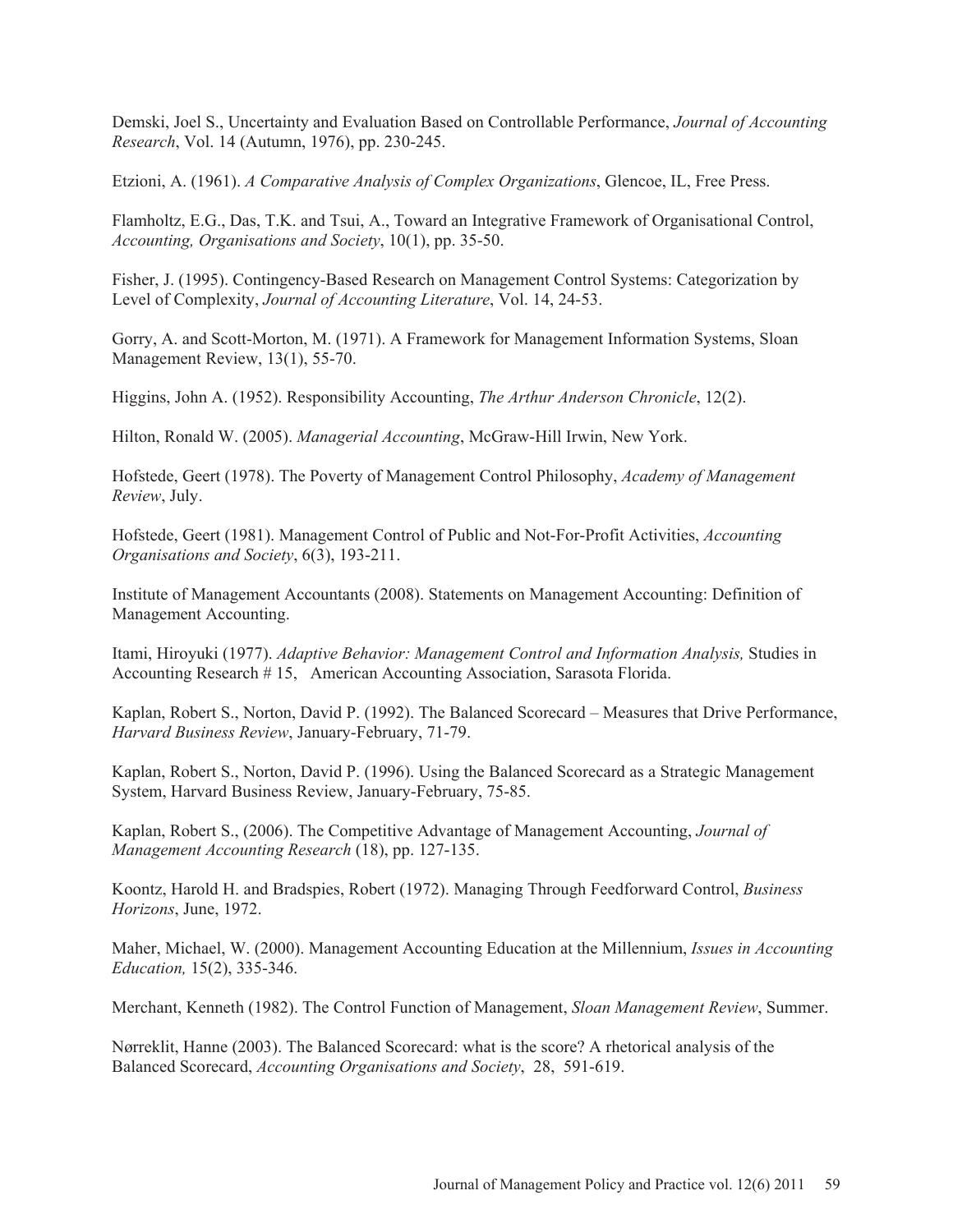Novak, J.D. and Cañas, A.J. (2007). *The Theory Underlying Concept Maps and How to Construct Them*, Technical Report IHMC CmapTools 2006-01, Florida Institute for Human and Machine Cognition.

Ouchi, William G. (1979). A Conceptual Framework For The Design Of Organizational Control Mechanisms, *Management Science*, 25(9).

Otley, D.T., and Berry, A.J. (1980). Control, Organisation and Accounting, *Accounting Organisations and Society*, 5(2), 231-244.

Perrow, C. (1979). *Organizational Analysis: a sociological view*, London: Tavistock Publications.

Simon, H.A. (1960). *The New Science of Management Decision*, Harper and Row, 1960.

Simon, H.A. (1996). The science of design: Creating the artificial. In *The Architecture of Complexity; Sciences of the Artificial*. 3rd edition, 129-159. Cambridge, MA: MIT Press.

Tapscott, D., Williams, A.D., Wikinomics: How Mass Collaboration Changes Everything (2008). Penguin Group, New York.

Waterhouse, J.H. and Tiessen, P. (1978). A Contingency Framework for Management Accounting Systems Research, *Accounting Organisations and Society*, 3(1), 65-76.

Weiner, N. (1948). *Cybernetics*, MIT Press, Cambridge, Mass.

Zanibbi, Louis R. (2000). Management Control Systems, A Design Contingencies Perspective, in *The Current State of Business Disciplines, Vol. 1, Accounting*, S.B. Dahiya, Ed., Spellbound Publications.